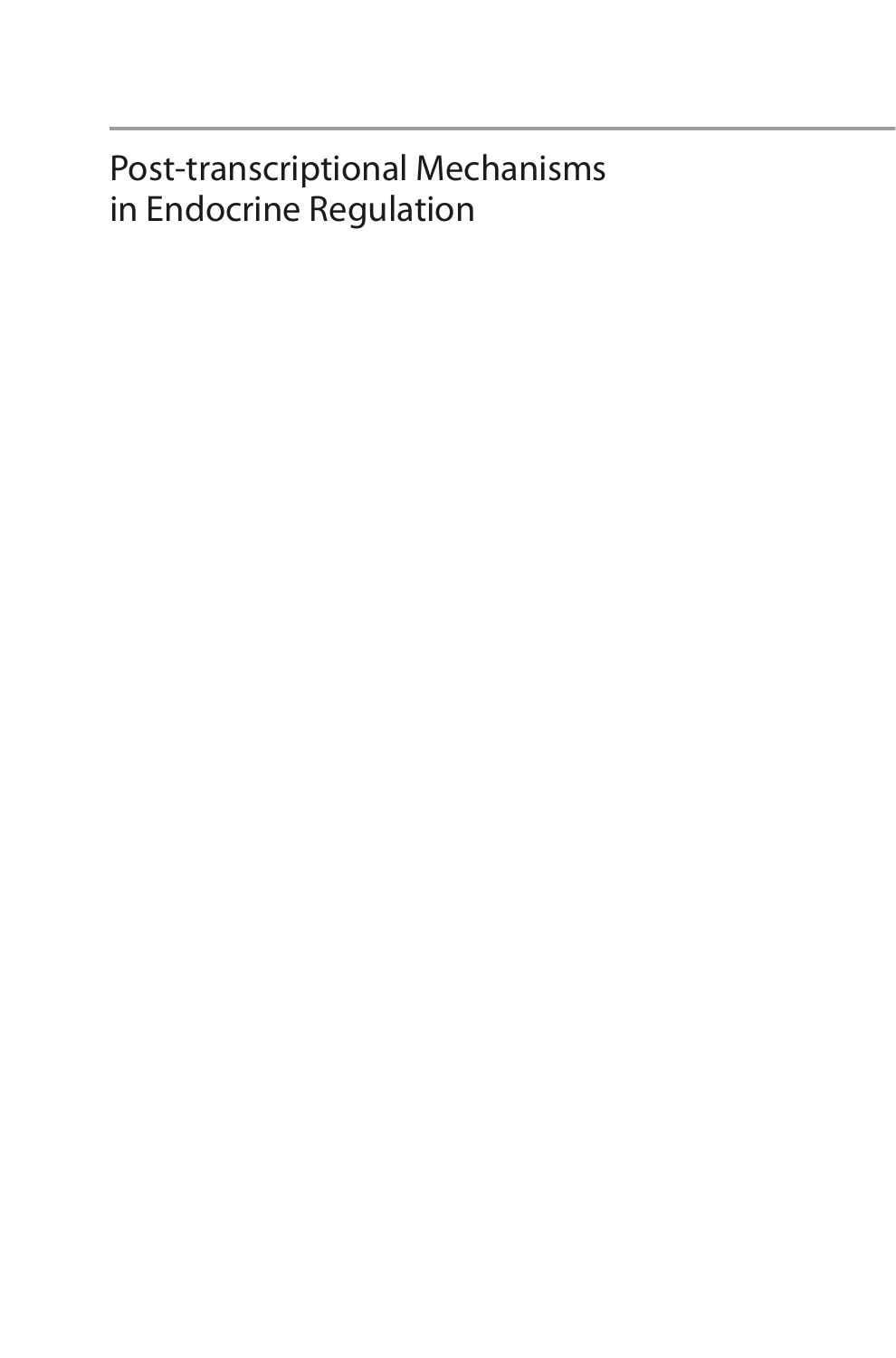K.M.J. Menon • Aaron C. Goldstrohm Editors

## Post-transcriptional Mechanisms in Endocrine Regulation

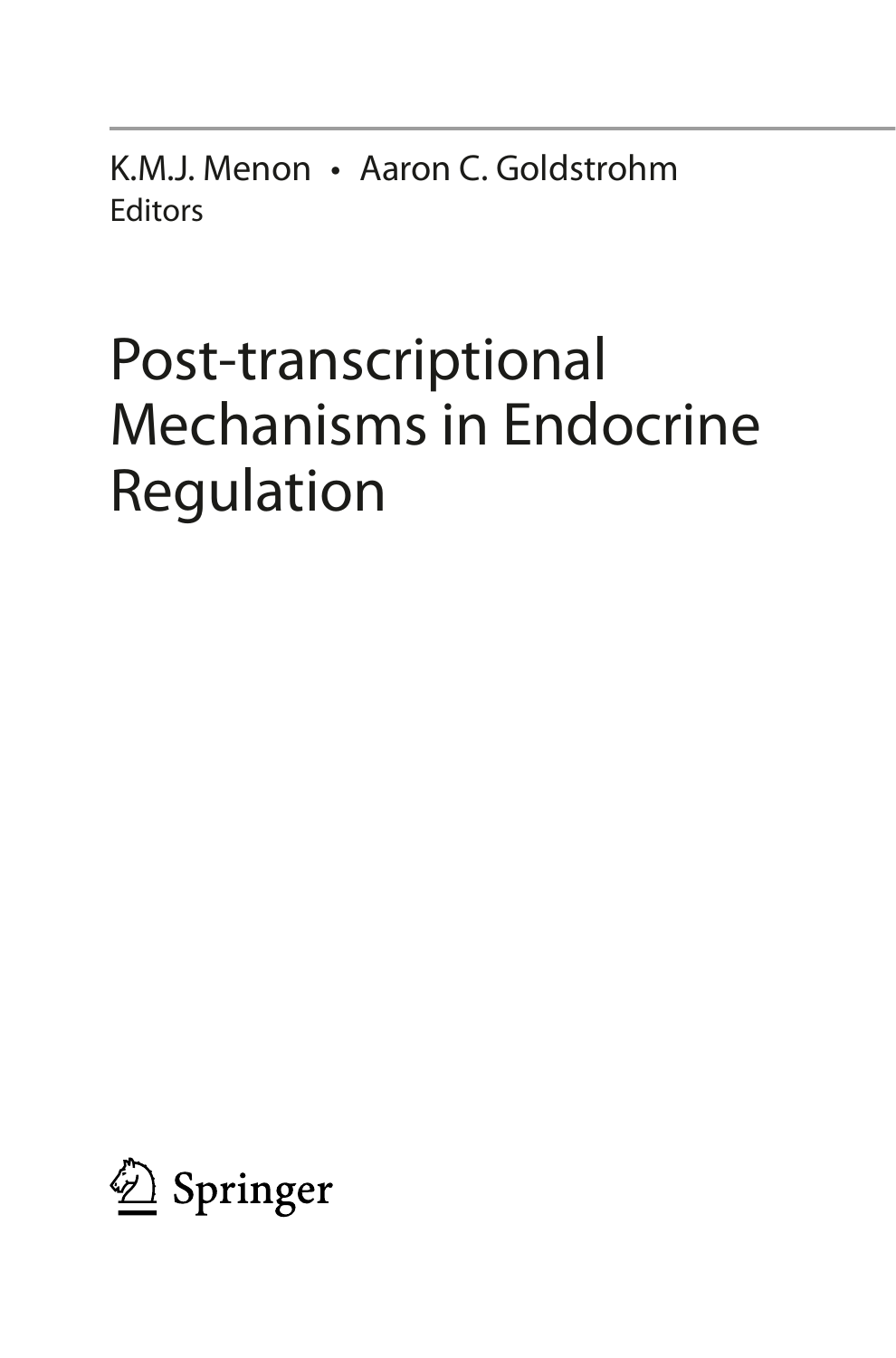*Editors* K.M.J. Menon Department of Biological Chemistry University of Michigan Medical School Ann Arbor, MI, USA

Department of Obstetrics and Gynecology University of Michigan Medical School Ann Arbor, MI, USA

Aaron C. Goldstrohm Department of Biological Chemistry University of Michigan Medical School Ann Arbor, MI, USA

DOI 10.1007/978-3-319-25124-0

ISBN 978-3-319-25122-6 ISBN 978-3-319-25124-0 (eBook)

Library of Congress Control Number: 2015960457

Springer Cham Heidelberg New York Dordrecht London

© Springer International Publishing Switzerland 2016, Corrected Publication 2020

This work is subject to copyright. All rights are reserved by the Publisher, whether the whole or part of the material is concerned, specifcally the rights of translation, reprinting, reuse of illustrations, recitation, broadcasting, reproduction on microflms or in any other physical way, and transmission or information storage and retrieval, electronic adaptation, computer software, or by similar or dissimilar methodology now known or hereafter developed.

The use of general descriptive names, registered names, trademarks, service marks, etc. in this publication does not imply, even in the absence of a specific statement, that such names are exempt from the relevant protective laws and regulations and therefore free for general use.

The publisher, the authors and the editors are safe to assume that the advice and information in this book are believed to be true and accurate at the date of publication. Neither the publisher nor the authors or the editors give a warranty, express or implied, with respect to the material contained herein or for any errors or omissions that may have been made.

Printed on acid-free paper

Springer International Publishing AG Switzerland is part of Springer Science+Business Media ([www.springer.com\)](www.springer.com)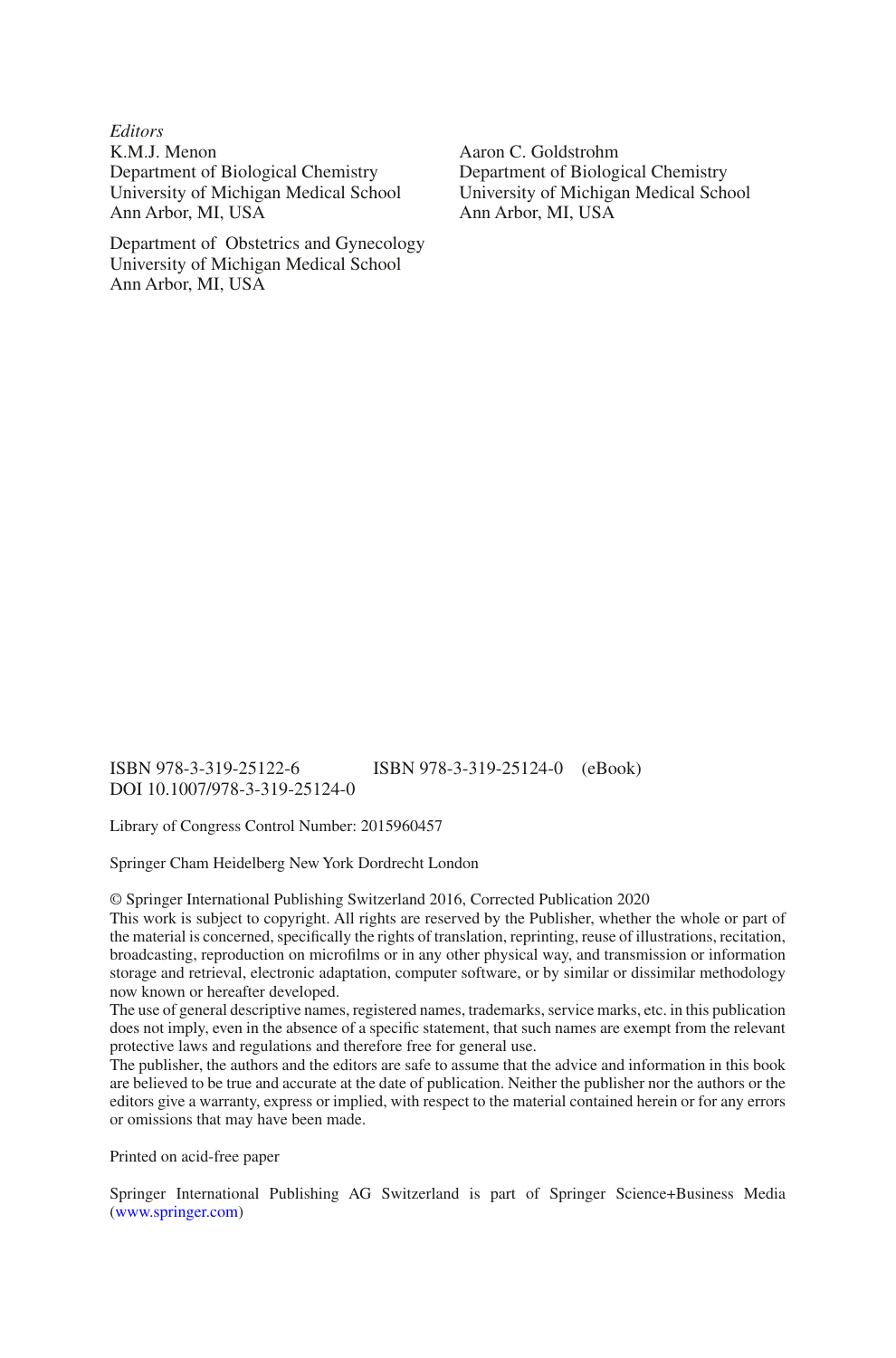## **Preface**

The endocrine system is both diverse and complex, controlling a wide array of physiological processes and cellular responses. Hormones induce a variety of effects on cells, including regulation of metabolic processes, by increasing the levels or activity of enzymes and proteins in the target cells. Hormone responses can be amplifed through cascades of signal transduction pathways leading to changes in gene expression including synthesis, processing, stability, and translation of mRNAs. Moreover, hormone responses can change enzyme activity through covalent modifcations. While activation of gene expression and covalent modifcation of proteins have been the intense focus of studies for over the past several decades, recent advances in the RNA biology have provided new insights into the role of post-transcriptional mechanisms involved in cellular responses to hormones and other biomolecules.

Throughout biology, post-transcriptional regulatory mechanisms play an essential role in controlling dynamic gene expression. The outcome of this regulation includes control of the amount, timing, and location of protein expression. Regulation is mediated by cis-acting RNA sequences and structures and transacting RNA-binding proteins and noncoding RNAs, including microRNAs. Recent advances in the characterization of these regulatory factors have revealed enormous regulatory potential; thousands of new RNA-binding proteins and microRNAs, which control protein expression in fascinating ways, have been identifed in mammals. The goal of this book is to highlight the advances made in the understanding of the regulatory mechanisms by which hormones control these processes.

The frst chapter of this volume provides an overview of our current understanding of the various components of post-transcriptional mechanisms including regulatory factors, elements, and general mechanisms that control protein expression. The intent is to provide early stage investigators with an introduction, emphasizing key concepts underlying post-transcriptional regulatory mechanisms.

In subsequent chapters, specifc system-based studies on post-transcriptional regulation are described. These chapters were composed by leading experts who summarize current state of knowledge, remaining key questions, and provide perspective for future research goals.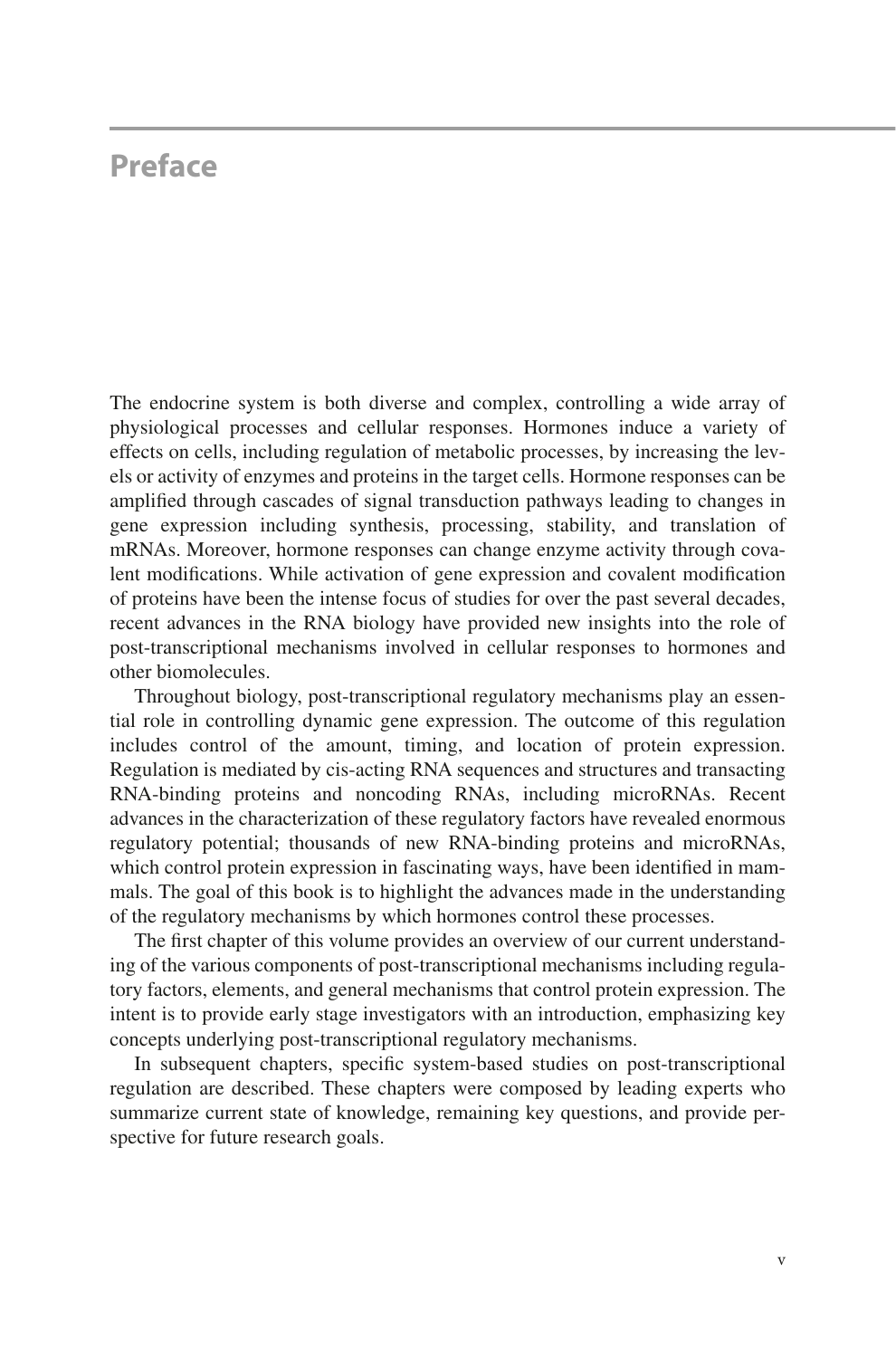Chapter [2](https://doi.org/10.1007/978-3-319-25124-0_2) describes the intricate regulation of expression of insulin and insulin-like growth factors (IGF). The mRNAs encoding these peptide hormones are subject to multiple regulatory mechanisms including alternative RNA processing, regulated mRNA stability, and modulation of translation effciency. RNA-binding proteins, RNA degrading and modifying enzymes, and noncoding regulatory RNAs (i.e., microRNAs) control expression of insulin and IGF. This work has important relevance to the physiology of energy homeostasis, diabetes, and cancer.

In Chap. [3,](https://doi.org/10.1007/978-3-319-25124-0_3) mechanisms of regulation of cytokine mRNA during infammatory response are presented. Emphasis is placed on the cis-acting elements of cytokine mRNAs including the now classic adenosine-uridine rich elements (AREs), which act as bifunctional switches to modulate cytokine mRNA stability. The authors introduce the concepts of combinatorial regulatory control and competitive binding, which form regulatory networks to control cytokine production and modulate innate immune responses. Defects in these control mechanisms contribute to infammatory autoimmune diseases and cancer.

Chapters [4](https://doi.org/10.1007/978-3-319-25124-0_4)[–7](https://doi.org/10.1007/978-3-319-25124-0_7) deal with post-transcriptional regulation of target cell function by reproductive hormones. These processes have important roles in reproductive processes and dysfunction contributes to diseases such as infertility and cancer. In Chap. [4,](https://doi.org/10.1007/978-3-319-25124-0_4) a novel mechanism of regulation of luteinizing hormone receptor (LHR) mRNA expression by an mRNA-binding protein is presented. In response to physiological changes in the secretion of LH, the expression of LHR mRNA in the ovary undergoes rapid changes, the most striking change occurring after LH surge to induce ovulation. During this period the LH receptor mRNA expression is transiently downregulated by increasing LHR mRNA degradation that is mediated by an unanticipated LHR mRNA-binding protein—a steroid metabolism protein that "moonlights" as an RNA-binding regulator. This chapter highlights important concepts including regulation though mRNA localization, mRNA stability, and translational control. In Chap. [5](https://doi.org/10.1007/978-3-319-25124-0_5), the regulation of estrogen receptor, a member of the nuclear receptor family, by its own ligand is described. Evidence is presented showing that estrogen stabilizes its receptor by increasing the binding of a specifc protein to the receptor's mRNA. Moreover, microRNAs contribute to translational control of estrogen receptor.

Chapter [6](https://doi.org/10.1007/978-3-319-25124-0_6) focuses on the regulation of ovarian function by microRNAs. This chapter provides information on the synthesis and processing of microRNAs. The mechanisms of translational control and mRNA degradation caused by microRNAs are presented. The regulation of microRNAs by differential processing and competitive inhibition by endogenous competitor RNAs is also considered. The authors then describe the important roles of microRNAs and their processing enzymes in controlling ovarian gene expression during reproductive cycles.

Chapter [7](https://doi.org/10.1007/978-3-319-25124-0_7) provides a detailed discussion of post-transcriptional control in the germline. Regulation of translation, RNA localization, and decay pervades the germline, gametes, and early embryos in part due to the quiescence of transcription during early developmental stages. Maternal mRNAs are deposited in developing oocytes, stored in a repressed state within RNA-protein granules, and subsequently activated to drive development in response to hormonal cues and fertilization.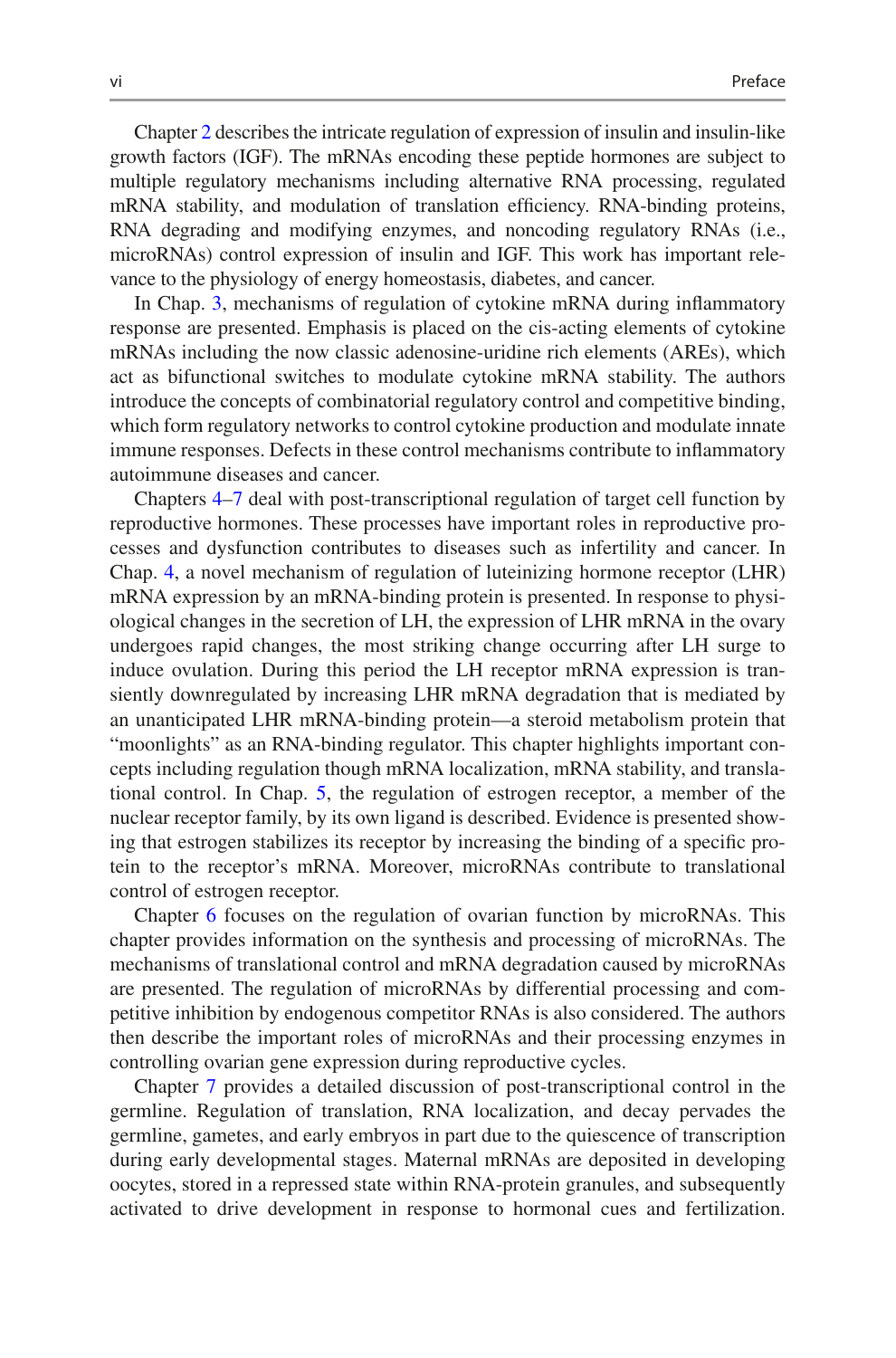Moreover, post-transcriptional control specifes body pattern formation and designates the primordial germline. This chapter highlights multiple key regulators that control these crucial events.

Chapter [8](https://doi.org/10.1007/978-3-319-25124-0_8) focuses on VEGF-A, a hormone that controls angiogenesis during development and wound healing, among other processes. Proper control of VEGF-A is crucial and dysregulation contributes to cancer and other disorders. Control of VEGF-A is intricate, as the authors guide the reader through the diverse mechanisms that control VEGF-A expression and function including alternative mRNA processing, mechanisms of destabilization and stabilization of the mRNA, and translational control, mediated by cis-acting RNA elements, RNA-binding proteins, and microRNAs.

Prostaglandins are lipid hormones that control reproductive physiology and infammation. Chapter [9](https://doi.org/10.1007/978-3-319-25124-0_9) explores the pathway of prostanoid biosynthesis and the post-transcriptional mechanisms that control these enzymes. Multiple RNA-binding proteins and microRNAs control translation, stability, and localization of mRNAs encoding prostanoid biosynthesis enzymes. This regulation involves regulated and coordinated mRNA degradation pathways and enzymes. Additionally, mRNA localization to specialized intracellular granules contributes to the control of prostaglandin synthesis. These layers of regulation ensure proper control of prostaglandins, which is crucial since unregulated expression contributes to cancer and infammatory diseases.

Chapter [10](https://doi.org/10.1007/978-3-319-25124-0_10) explores post-transcriptional regulation of production of the secreted peptide hormone leptin. Leptin is produced by fat cells and contributes to the control of appetite and energy storage and homeostasis. This hormone has a major impact on obesity and dieting. Leptin production is controlled at the post-transcriptional level by insulin signaling through the important mammalian target of rapamycin pathway (mTOR), which controls translation efficiency of mRNAs.

Post-transcriptional mechanisms that control parathyroid hormone gene expression are explored in Chap. [11](https://doi.org/10.1007/978-3-319-25124-0_11). Parathyroid hormone has crucial role in the control of mineral metabolism and bone strength. Regulation of this secreted peptide hormone is achieved by RNA-binding proteins that interact with the hormone's mRNA to stabilize or degrade the mRNA in response to serum calcium, phosphate, and vitamin D.

Chapter [12](https://doi.org/10.1007/978-3-319-25124-0_12) illuminates the pathways of steroid hormone biosynthesis, which broadly infuence metabolism, physiology, reproduction, and immune function. The authors explain the roles of post-transcriptional and post-translational mechanisms that operate to control steroid production, emphasizing the roles of microRNAs in translational control and mRNA degradation of the biosynthetic enzymes.

Glucocorticoids are steroid hormones that control immune function and stress response. Chapter [13](https://doi.org/10.1007/978-3-319-25124-0_13) examines the post-transcriptional regulation by glucocorticoid including modulation of cytokine translation and mRNA stability. Multiple mechanisms appear to contribute to regulation. Glucocorticoid receptor, a ligand-activated transcription factor, regulates RNA synthesis to modulate signal transduction and the expression and activity of RNA-binding proteins and microRNAs. These effects drive changes in mRNA stability and translation. Surprisingly, recent evidence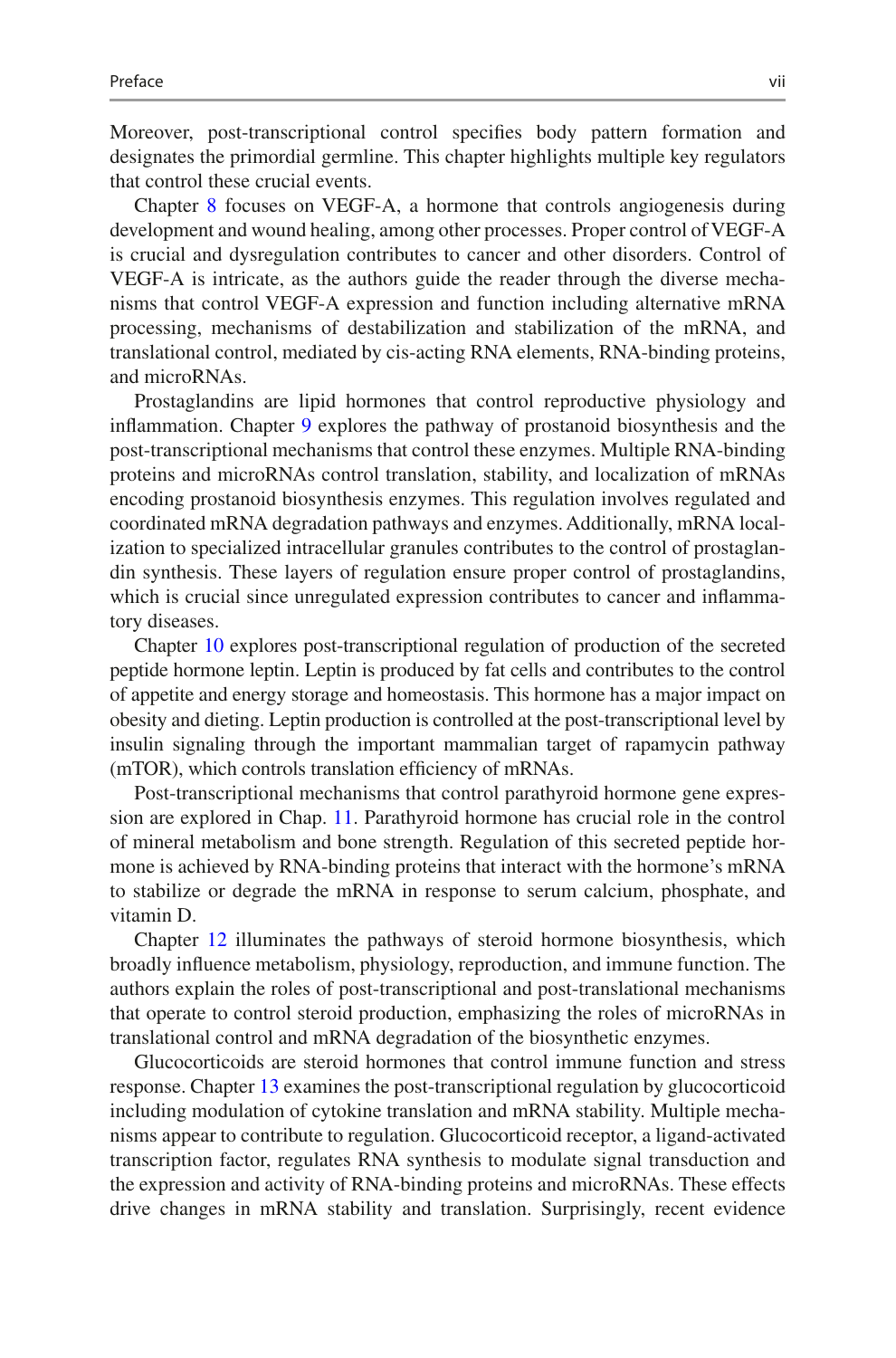indicates that glucocorticoid receptor can bind to mRNA directly to control degradation of specifc mRNAs in the cytoplasm.

Chapter [14](https://doi.org/10.1007/978-3-319-25124-0_14) surveys post-transcriptional regulation by brain-derived neurotrophic factor (BDNF) in the nervous system. Protein expression in neurons is controlled by intricate mechanisms including RNA localization to synapses and repression and activation of specifc mRNAs in response to signals. These mechanisms contribute to the control of neuronal activity, synaptic plasticity, and longer-term memory formation. BDNF plays an important role in controlling activity-dependent gene expression in neurons by globally enhancing translation through mTOR pathway. Certain mRNAs are specifcally affected by BDNF signaling, and this selectivity is determined by the activities of specifc RNA-binding factors that control translation and mRNA stability.

We thank the authors for their time and effort to contribute to this book and for their cooperation for timely submission. We hope the information presented in this book will be a valuable source of current state of knowledge for experts as well as beginners who wish to pursue future research in this exciting area.

Finally we thank Springer for the opportunity to edit this volume dealing with post-transcriptional mechanism in endocrine regulation. Special thanks to former Editor, Meredith Clinton, of Endocrinology at Springer for her support in the initial stages and Kelly Wilson, Associate Editor, Endocrinology, Springer Science and Business Media, for her support in making our effort a reality. We appreciate the assistance of Kelly Studer, Administrative Assistant at the University of Michigan, who cheerfully provided us administrative support during the course of this project.

Ann Arbor, MI, USA K.M.J. Menon Aaron C. Goldstrohm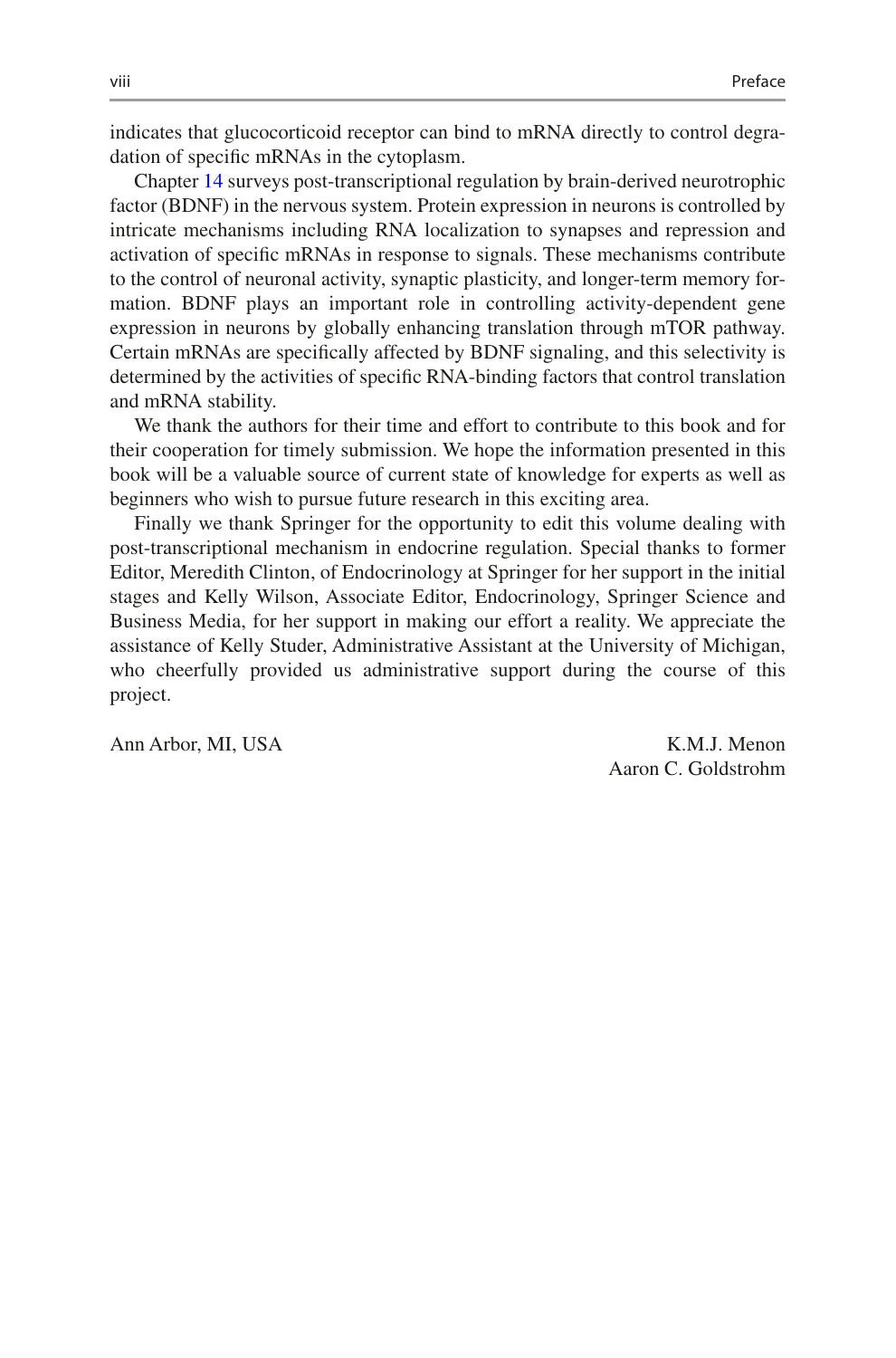## **Contents**

| $\mathbf{1}$   | René Arvola, Elizabeth Abshire, Jennifer Bohn,<br>and Aaron C. Goldstrohm                                                                      |     |
|----------------|------------------------------------------------------------------------------------------------------------------------------------------------|-----|
| $\overline{2}$ | <b>Post-transcriptional Regulation of Insulin</b><br>Eun Kyung Lee and Wook Kim                                                                | 37  |
| $\mathbf{3}$   | <b>Post-transcriptional Regulation of Cytokine Signaling</b><br>Irina Vlasova-St. Louis and Paul R. Bohjanen                                   | 55  |
| 4              | <b>Post-transcriptional Regulation of Luteinizing Hormone</b><br>K.M.J. Menon, Bindu Menon, and Thippeswamy Gulappa                            |     |
| 5              | <b>Post-transcriptional Regulation of Steroid Hormone</b><br>Nancy H. Ing                                                                      | 91  |
| 6              | MicroRNA Regulation of Endocrine Functions in the Ovary<br>Pavla Brachova, Wei-Ting Hung, Lynda K. McGinnis,<br>and Lane K. Christenson        | 109 |
| 7              | Marco Conti, João Pedro Sousa Martins, Seung Jin Han,<br>and Federica Franciosi                                                                | 129 |
| 8              | Post-transcriptional Regulation of VEGF-A<br>Hervé Prats and Christian Touriol                                                                 | 157 |
| 9              | Post-transcriptional Regulation of Prostaglandin Biosynthesis 181<br>Fernando F. Blanco, Noémie Legrand, Cyril Sobolewski,<br>and Dan A. Dixon |     |
| 10             | <b>Translational and Post-translational Control</b><br>Konstantin V. Kandror                                                                   | 221 |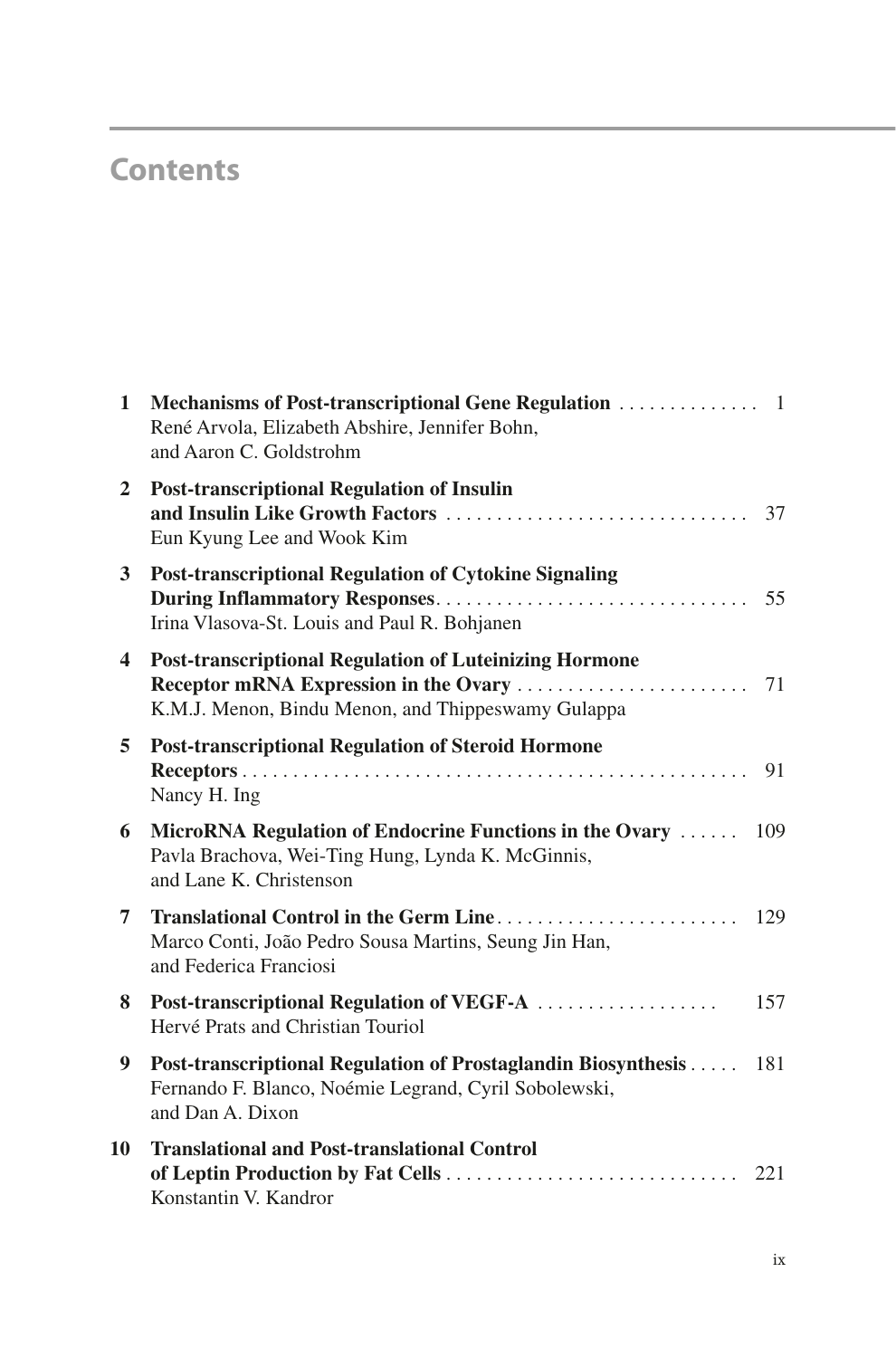| 11 | <b>Post-transcriptional Regulation of Parathyroid</b><br><b>Tally Naveh-Many</b>                                                           |    |
|----|--------------------------------------------------------------------------------------------------------------------------------------------|----|
| 12 | <b>Post-transcriptional and Post-translational Regulation</b><br>Wen-Jun Shen, Zhigang Hu, Jie Hu, Fredric B. Kraemer,<br>and Salman Azhar |    |
| 13 | Post-transcriptional Regulation of Glucocorticoid Function  277<br>Faoud T. Ishmael and Cristiana Stellato                                 |    |
| 14 | <b>Post-transcriptional Regulation by Brain-Derived</b><br>Alexandra M. Amen, Daniel L. Pham, and Mollie K. Meffert                        |    |
|    | <b>Correction to: Post-transcriptional Regulation of Cytokine</b><br><b>Signaling During Inflammatory Responses </b>                       | C1 |
|    |                                                                                                                                            |    |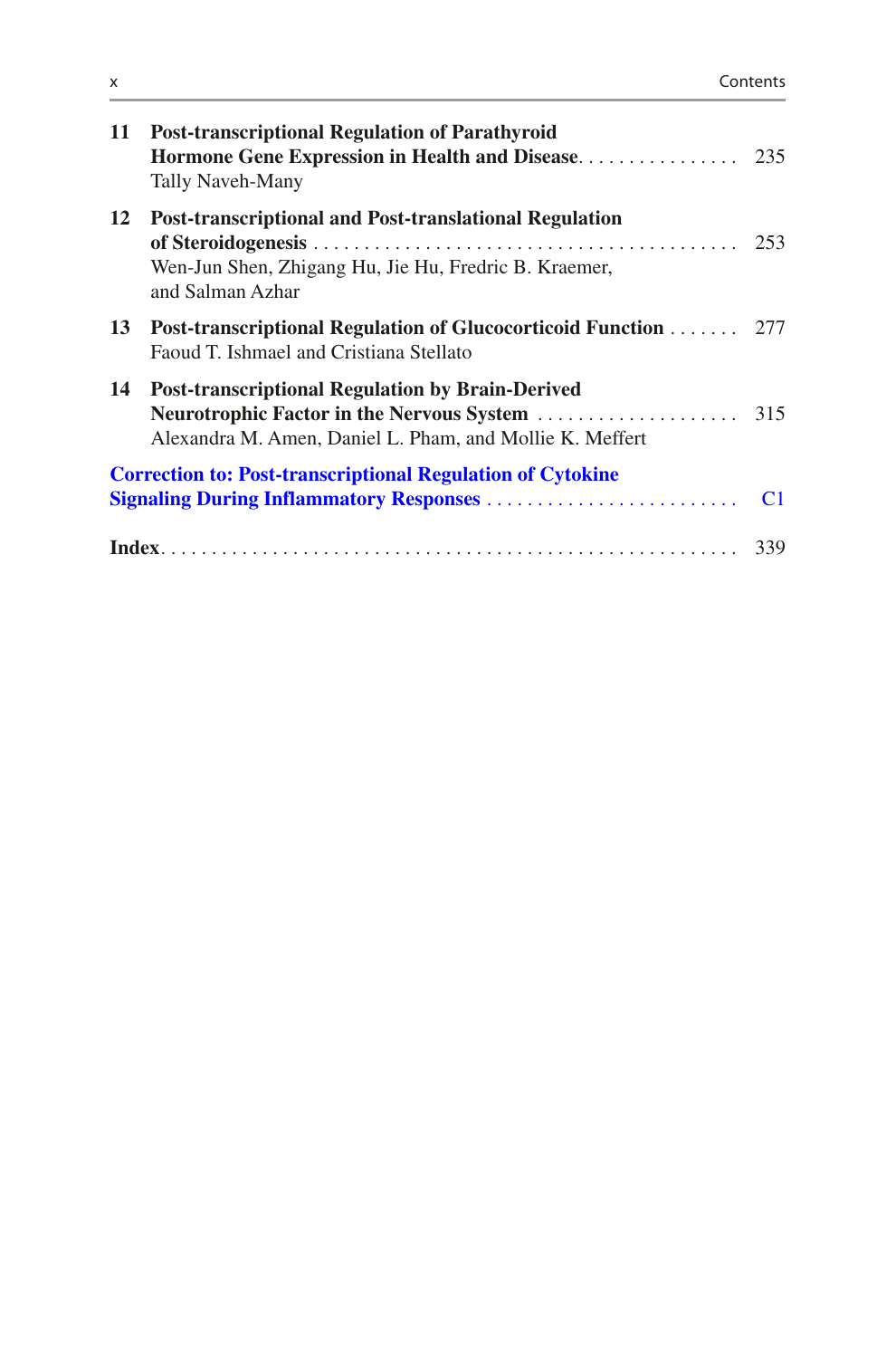## **Contributors**

E**lizabeth Abshire** Department of Biological Chemistry, University of Michigan Medical School, Ann Arbor, MI, USA

**Alexandra M. Amen** Solomon H. Snyder Department of Neuroscience, The Johns Hopkins University School of Medicine, Baltimore, MD, USA

**RenéArvola** Department of Biological Chemistry, University of Michigan Medical School, Ann Arbor, MI, USA

**Salman Azhar** Geriatric Research, Education and Clinical Center (GRECC-182B), Veterans Affairs Palo Alto Health Care System, Palo Alto, CA, USA

Division of Gastroenterology and Hepatology, Stanford University, Stanford, CA, USA

**Fernando F. Blanco** Department of Cancer Biology, University of Kansas Medical Center, Kansas City, KS, USA

Department of Pharmacology and Experimental Therapeutics, Thomas Jefferson University, Philadelphia, PA, USA

**Paul R. Bohjanen, MD, PhD** Department of Medicine, Center for Infectious Diseases and Microbiology Translational Research, University of Minnesota, McGuire Translational Research Facility, Minneapolis, MN, USA

Department of Microbiology, University of Minnesota, Minneapolis, MN, USA

**Jennifer Bohn** Department of Biological Chemistry, University of Michigan Medical School, Ann Arbor, MI, USA

**Pavla Brachova** Department Molecular and Integrative Physiology, University of Kansas Medical Center, Kansas City, KS, USA

**Lane K. Christenson** Department Molecular and Integrative Physiology, University of Kansas Medical Center, Kansas City, KS, USA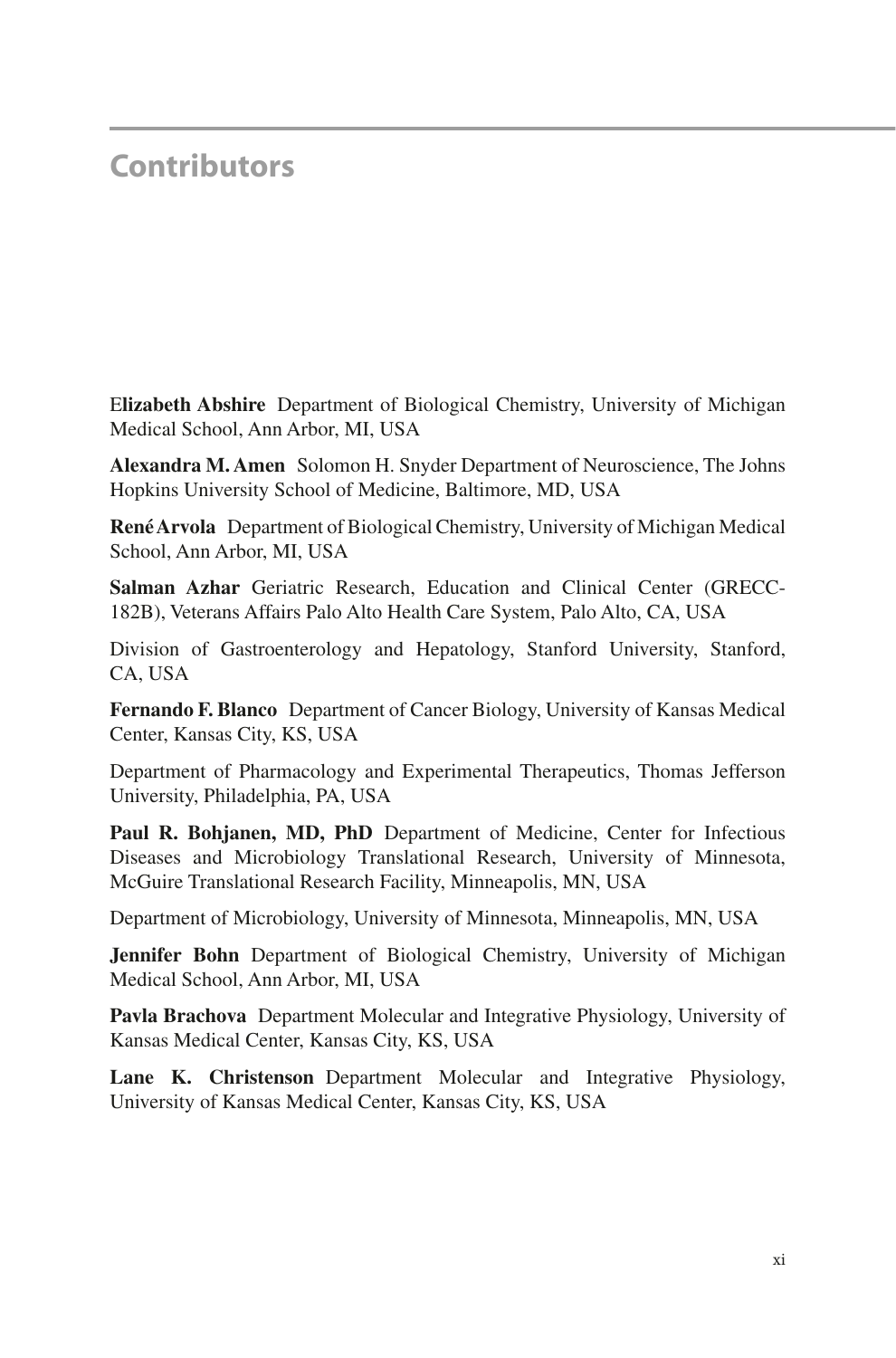**Marco Conti** Center for Reproductive Sciences, University of California, San Francisco, CA, USA

Eli and Edythe Broad Center of Regeneration Medicine and Stem Cell Research, University of California, San Francisco, CA, USA

Department of Obstetrics and Gynecology and Reproductive Sciences, University of California, San Francisco, CA, USA

**Dan A. Dixon** Department of Cancer Biology, University of Kansas Medical Center, Kansas City, KS, USA

**Federica Franciosi** Center for Reproductive Sciences, University of California, San Francisco, CA, USA

Eli and Edythe Broad Center of Regeneration Medicine and Stem Cell Research, University of California, San Francisco, CA, USA

Department of Obstetrics and Gynecology and Reproductive Sciences, University of California, San Francisco, CA, USA

**Aaron C. Goldstrohm** Department of Biological Chemistry, University of Michigan Medical School, Ann Arbor, MI, USA

**ThippeswamyGulappa** Department of Obstetrics and Gynecology, The University of Michigan Medical School, Ann Arbor, MI, USA

Department of Biological Chemistry, The University of Michigan Medical School, Ann Arbor, MI, USA

**Seung Jin Han** Department of Biological Sciences, Inje University, Gimhae, Republic of Korea

**Zhigang Hu** Geriatric Research, Education and Clinical Center (GRECC-182B), Veterans Affairs Palo Alto Health Care System, Palo Alto, CA, USA

Division of Endocrinology, Stanford University, Stanford, CA, USA

Jiangsu Key Laboratory for Molecular and Medical Biotechnology and College of Life Science, Nanjing Normal University, Nanjing, China

**Jie Hu** Geriatric Research, Education and Clinical Center (GRECC-182B), Veterans Affairs Palo Alto Health Care System, Palo Alto, CA, USA

**Wei-Ting Hung** Department Molecular and Integrative Physiology, University of Kansas Medical Center, Kansas City, KS, USA

**Nancy H. Ing** Department of Animal Science, Texas A&M University, College Station, TX, USA

**Faoud T. Ishmael** Department of Medicine, Division of Pulmonary, Allergy, and Critical Care Medicine, Section of Allergy and Immunology, The Pennsylvania State University Milton S. Hershey Medical Center, Hershey, PA, USA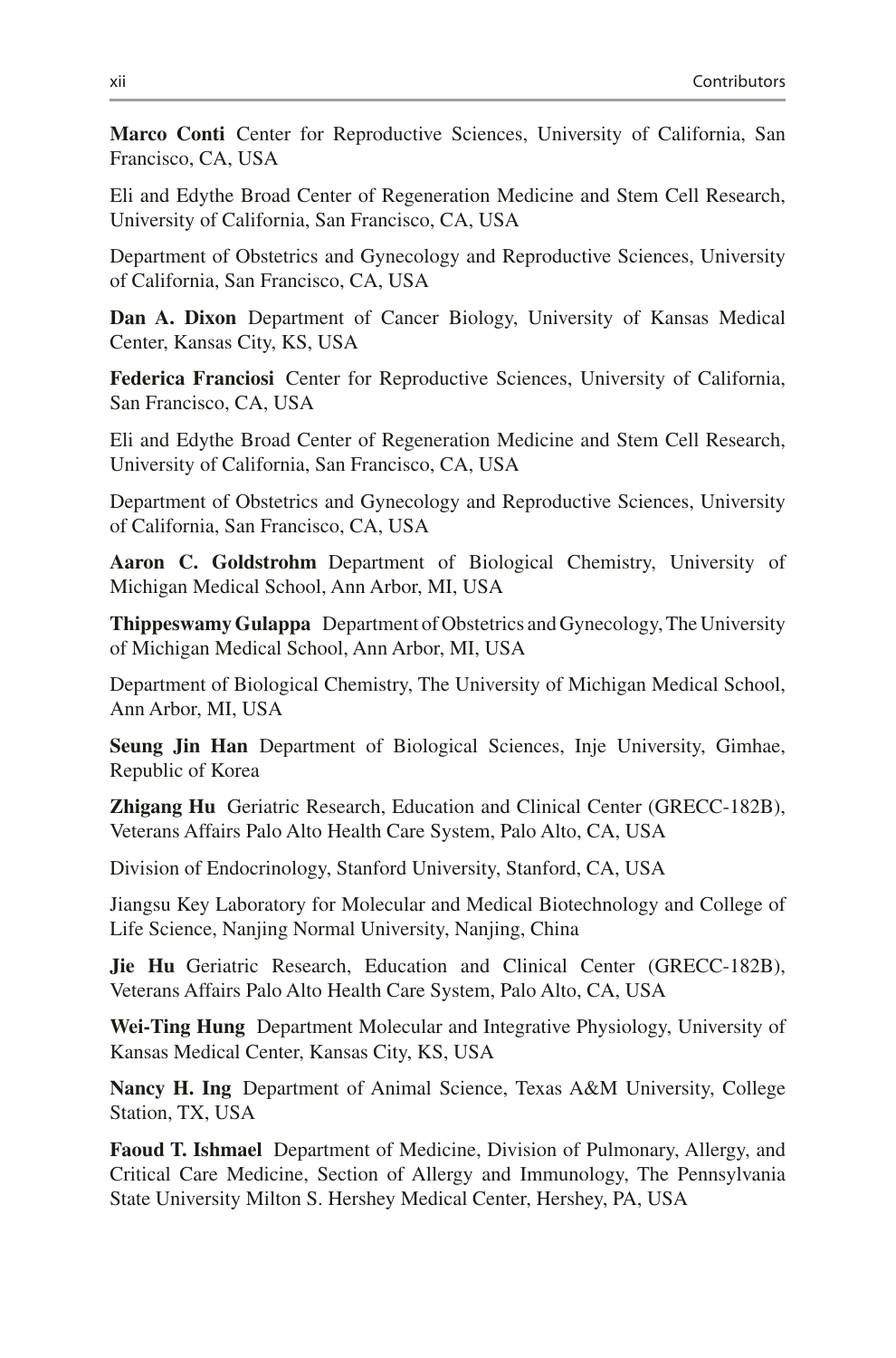**Konstantin V. Kandror** Boston University School of Medicine, Boston, MA, USA

**Wook Kim, PhD** Department of Molecular Science and Technology, Ajou University, Suwon, South Korea

**Fredric B. Kraemer** Division of Endocrinology, Stanford University, Stanford, CA, USA

**Eun Kyung Lee, PhD** Department of Biochemistry, College of Medicine, The Catholic University of Korea, Seoul, South Korea

**Noémie Legrand** Department of Microbiology and Molecular Medicine, Geneva Medical Faculty, Geneva, Switzerland

**João Pedro Sousa Martins** Center for Reproductive Sciences, University of California, San Francisco, CA, USA

Eli and Edythe Broad Center of Regeneration Medicine and Stem Cell Research, University of California, San Francisco, CA, USA

Department of Obstetrics and Gynecology and Reproductive Sciences, University of California, San Francisco, CA, USA

**Lynda K. McGinnis** Department Molecular and Integrative Physiology, University of Kansas Medical Center, Kansas City, KS, USA

**Mollie K. Meffert** Solomon H. Snyder Department of Neuroscience, The Johns Hopkins University School of Medicine, Baltimore, MD, USA

Department of Biological Chemistry, The Johns Hopkins University School of Medicine, Baltimore, MD, USA

**K.M.J. Menon** Department of Biological Chemistry, The University of Michigan Medical School, Ann Arbor, MI, USA

Department of Obstetrics and Gynecology, The University of Michigan Medical School, Ann Arbor, MI, USA

**Bindu Menon** Department of Obstetrics and Gynecology, The University of Michigan Medical School, Ann Arbor, MI, USA

Department of Biological Chemistry, The University of Michigan Medical School, Ann Arbor, MI, USA

**Tally Naveh-Many, PhD** Minerva Center for Calcium and Bone Metabolism, Department of Nephrology, Hadassah Hospital, Hadassah Hebrew University Medical Center, Jerusalem, Israel

**Daniel L. Pham** Solomon H. Snyder Department of Neuroscience, The Johns Hopkins University School of Medicine, Baltimore, MD, USA